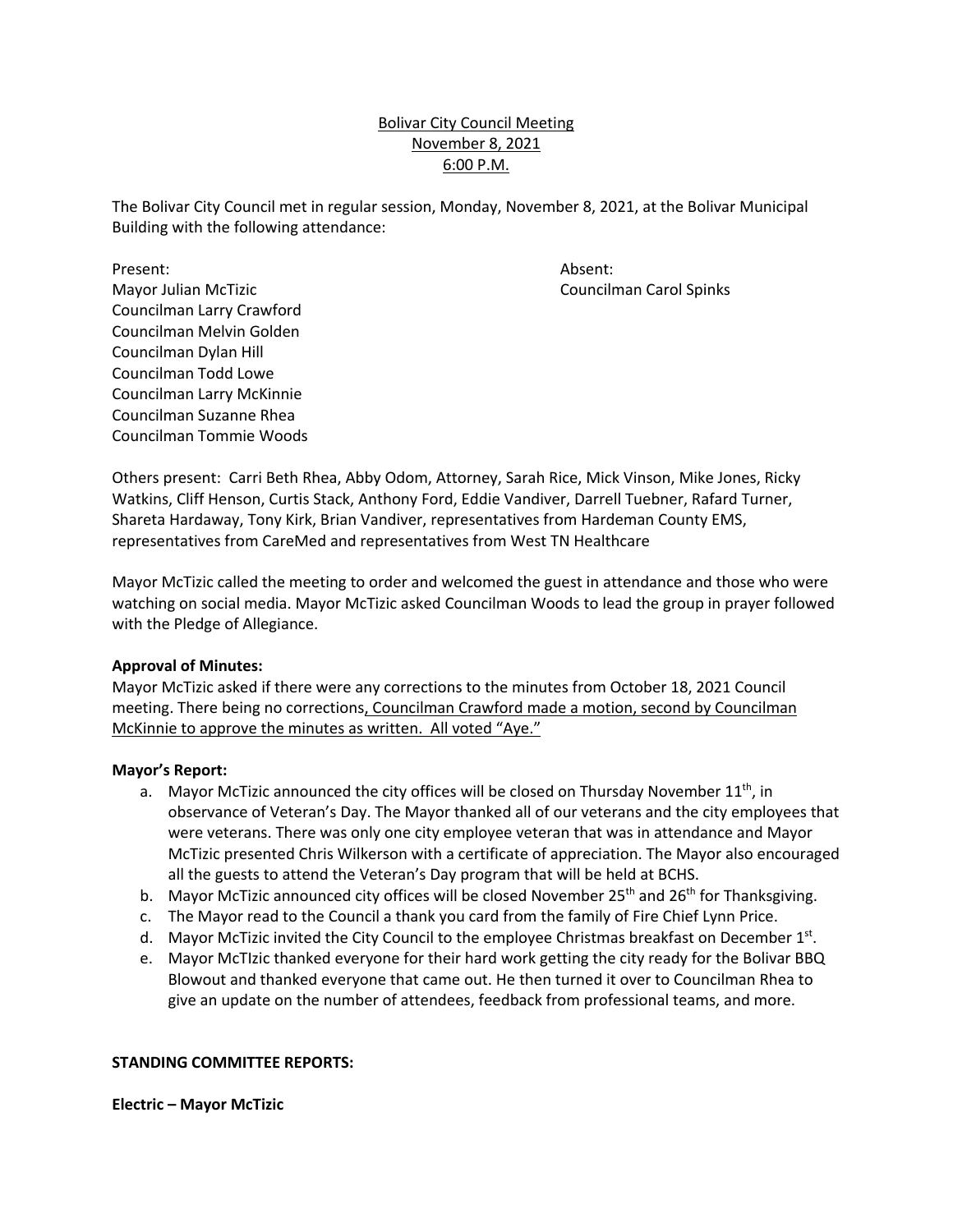The Bolivar Energy Board met October 25, 2021 for the regularly scheduled meeting. The following was discussed and approved:

- Alexander Thompson & Arnold presented the fiscal year 2021 audit. There were no findings in the audit. The Board accepted the 2021 fiscal year audit.
- Stuart C. Irby presented a plan for fiber to the home for BEA's service area. Total cost of the project would be approximately \$28 million and would take around 3 years to complete the build out. The Board gave BEA management the authority to proceed with the broadband fiber to the home project partnering with Stuart C. Irby as the engineering design firm and Aeneas as the third- party partner for customer service and billing. Also, to give the President/CEO the authority to proceed with the high-level design of said project, to apply for any and all grants available and to issue bonds to fund project.
- Approved BEA to assist the City of Bolivar and DevCo with the installation of EV chargers downtown.

# **Utilities – Cliff Henson, Director**

- The Utility Board did not meet on November  $3<sup>rd</sup>$  due to board members attending a Utility Conference in Gatlinburg in order to get their continuing education hours required by the state.
- We will light pilot lights through November 30<sup>th</sup> free of charge. The Utility Department is asking everyone to be patient, because they are extremely busy this time of year.
- Natural gas prices are still rising and for November the price is at \$0.97 per 100 cubic feet. This is a 45% increase from mid-summer. Be prepared for higher prices over the next several months.
- Everything else routine

## **Fire – Chief Lynn Price (absent)**

- Total fire calls  $-13$  (9 city, 4 county)
- Training hours 237
- Smoke alarms installed 36
- Preplan courtesy inspections  $-1$
- Department staff provided one fire safety and educational program in October
- Department staff supported the annual campaign to raise awareness about breast cancer education and early detection
- All engines received their annual maintenance services
- The annual ladder inspection of both our aerial apparatus and all ground ladders was completed with no deficiencies noted.
- Engineer Kyle Earnest resigned his position on September 30, 2021, with an effective date of October 12, 2021. We interviewed and selected Weston Wilhite to fill the vacant position.
- Special thanks to the Hardeman County Golf & Country Club for treating our employees during the recent city Employee Appreciation Day. All of our employees thoroughly enjoyed the day.

### **Police – Chief Mike Jones**

- Calls for service 589
- Citations 129
- Accidents 18(0 fatal, 2 injuries, 16 property damage)
- Arrests 30 (4 juvenile, 26 adult)
- Special events- 3 THSO DUI Saturations, Trunk or Treat, Homecoming motorcade
- Training Hours- 192 HRS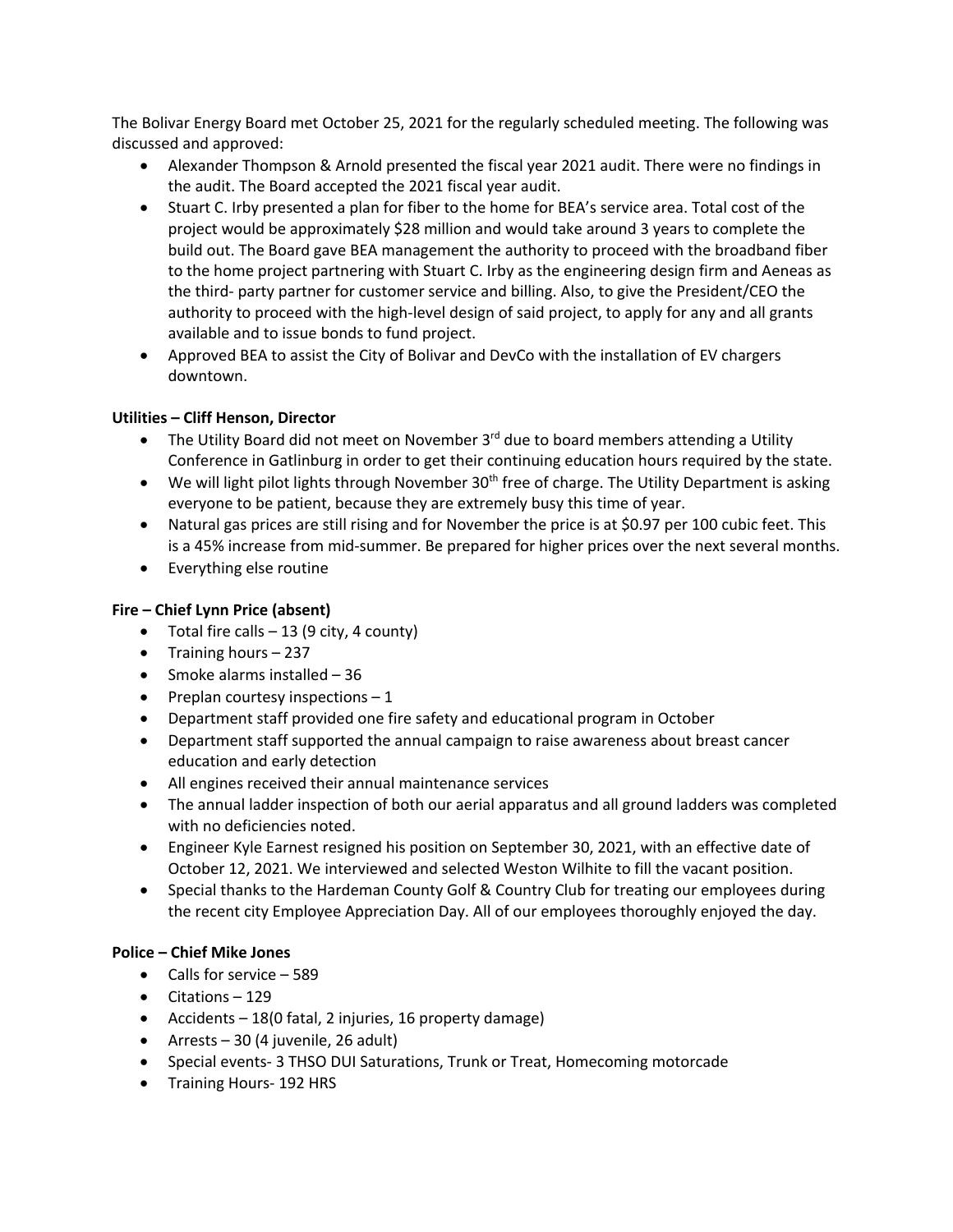### **Parks Department – Curtis Stack, Director**

- We have started the foundation work on the mobile building at Sand Beach
- We have had our pre-construction meeting with Graves Construction Company on the playground at Sand Beach
- Routine maintenance

### **Activities Department- Anthony Ford, Director**

- Our 5-13 year old soccer league ended on October  $28<sup>th</sup>$  and the youth received their trophies. The season went well and we closed out on a good note.
- Our adult volleyball league registration has ended and we have had 2 games so far.
- We will begin our adult basketball league registration on November 15th
- The youth 6-10 year old basketball league registration is from November 1 December 3rd
- The adult exercise class is going well and we will continue it through the rest of the year

### **Street/Sanitation – Eddie Vandiver, Superintendent**

- Working on Christmas decorations downtown
- Changed pedestrian crossing lights and buttons downtown
- Helped with Bolivar BBQ Blowout
- Bushhogging grass throughout the city and Industrial Park
- Picking up litter on streets
- Bulky item pick up was all of October and a lot was picked up during the month
- Still hauling garbage to Walnut, MS as well as bulky items to Walnut, MS

### **Library – Becky White, Director (absent)**

- Financials: \$651.25 from donations, copies, fines and faxes.
- Total Programs 8 with 141 participants
- Circulation report Material Circulation- 1,112, Computer users 239, Wi Fi users 1,648, READS (Regional E-book and Audio Book Download System)- 530

#### **Compliance/Zoning – Ricky Watkins**

- Building Consultations  $-6$
- Building permits written– 2
- Building Inspections 3
- Plumbing Inspections  $-3$
- Mechanical Inspections 3
- Courtesy Notice Issued 20

**Devco- Mayor McTizic**: DevCo and Bolivar Main Street will be hosting City of Bolivar Christmas parade December  $4<sup>th</sup>$  at 6:00 p.m.

#### **Old Business:**

**a. Update on CareMed and West TN Healthcare EMS proposals**

Mr. James Ross with West TN Healthcare came before the Council and presented them with a proposal for West TN Healthcare bringing in an EMS service for the City of Bolivar. After his presentation, the Council had many questions regarding the proposal and the services they will offer. During the discussion the City Council thanked our county EMS workers who were in attendance and for the outstanding service they do for the county. It was noted that the City